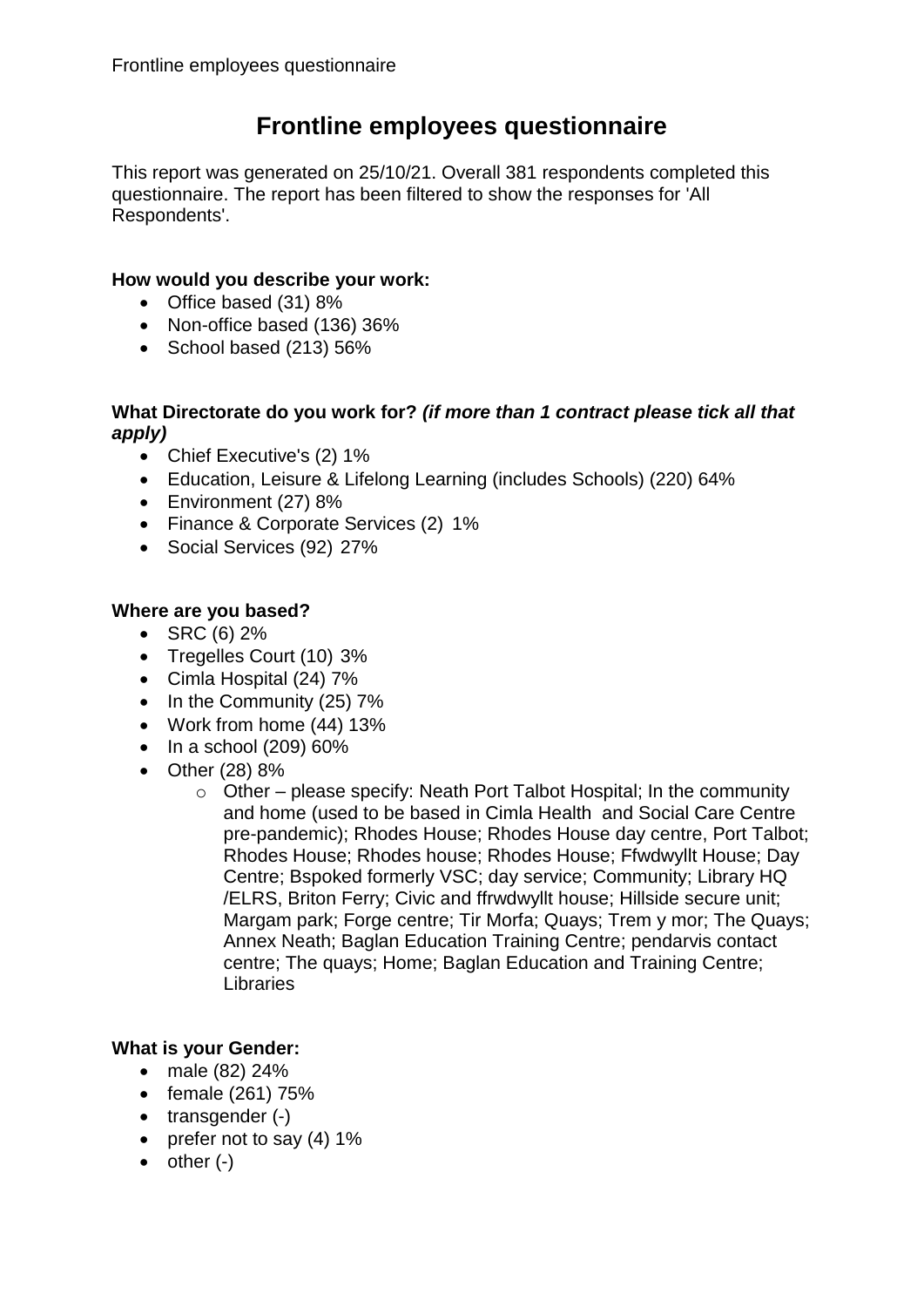Frontline employees questionnaire

# **What is your age?**

- $\bullet$  16-24 (5) 1%
- $\bullet$  25-29 (16) 5%
- 30-39 (60) 17%
- $-40-49(92)26%$
- 50-59 (133) 38%
- 60-69 (33) 10%
- $\bullet$  70-74 (-)
- $\bullet$  75-85 (2) 1%
- $-86+ (-)$
- prefer not to say  $(7)$  2%

# **Hours of work:**

Do you work:-

- $\bullet$  Full time (37 hours/ 27.5 for schools) (234) 67%
- Part time (Less than 37 hours / less than 27.5 for schools) (114) 33%

#### **Have you felt safe and protected from the Coronavirus at work?**

- Yes (264) 76%
- No  $(82)$  24%

**Do you think that the actions put in place to help control the spread of Coronavirus whilst at work have been enough to protect you?**

- Yes (278) 80%
- No (69) 20%

**Do you feel that your work colleagues have followed all the actions put in place to help control the spread of Coronavirus at work?**

- Yes (296) 85%
- No  $(52)$  15%

## **How would you describe your wellbeing at the moment?**

- $\bullet$  Very good (64) 19%
- Good (113) 33%
- Average (122) 35%
- Poor  $(41)$  12%
- Very poor (6) 2%

#### **Are you aware of the resources that have been made available for health and wellbeing on the website?**

- Yes (226) 66%
- No (119) 35%